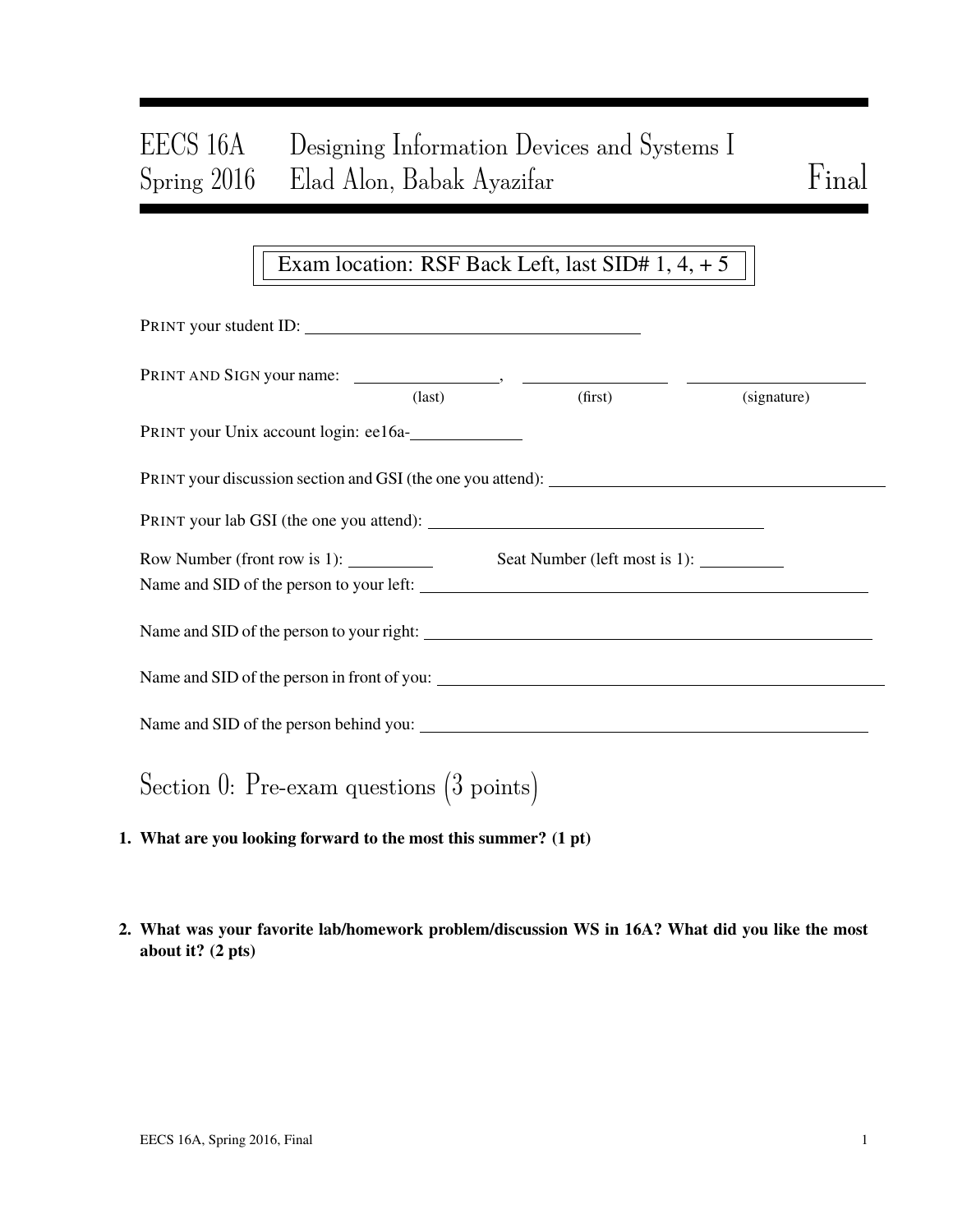Do not turn this page until the proctor tells you to do so. You can work on Section 0 above before time starts.

# Section 1: Context-free questions

*Unless told otherwise, you must show work to get credit. There will be very little partial credit given in this section.*

#### 3. DeterminAnts (5 pts)

Compute the determinant of  $A =$  $\sqrt{ }$  $\overline{1}$ 2 6 2 1 2 1 2 6 4 1  $\vert \cdot$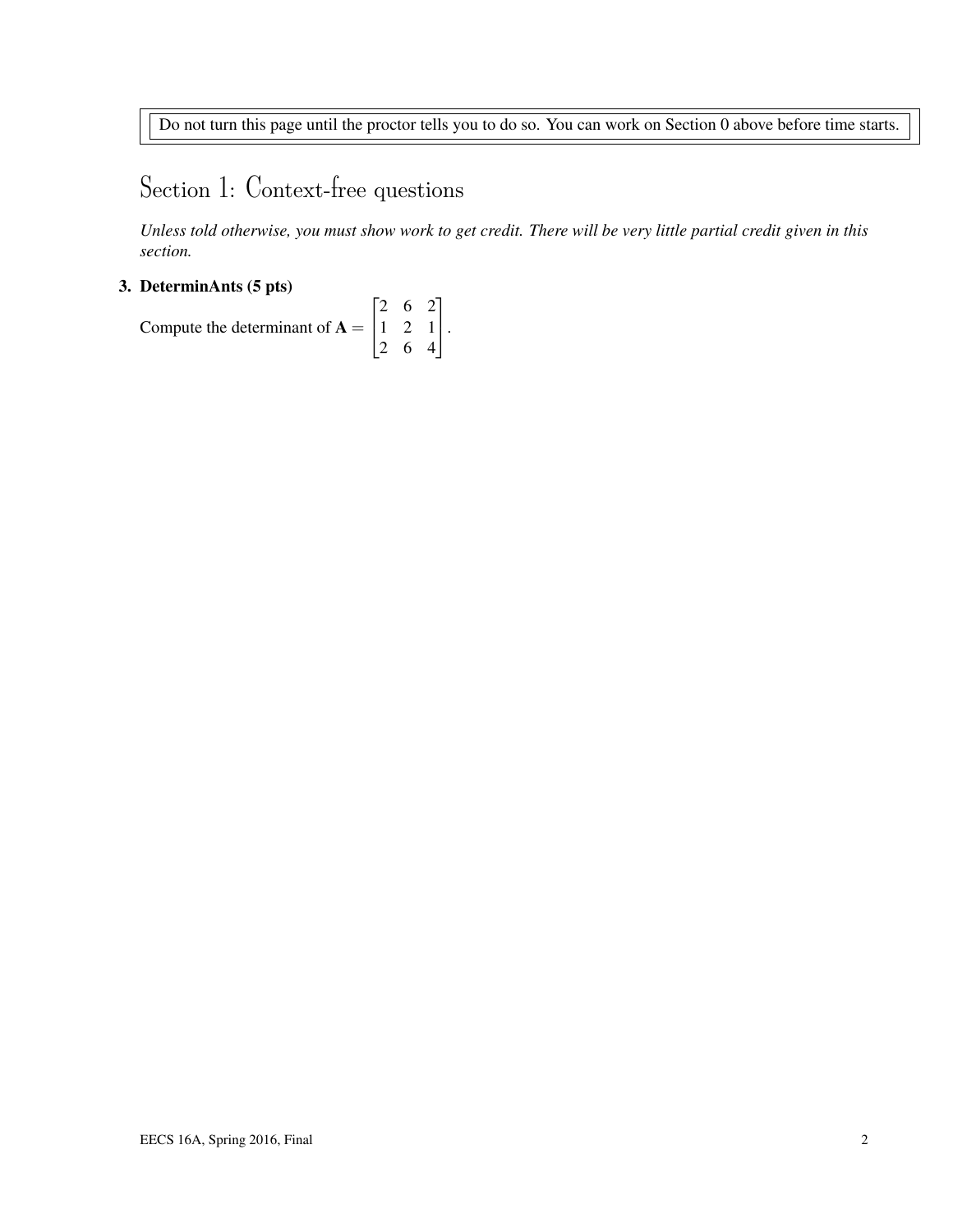### 4. Revenge of the Boxes (10 pts)

Consider the following circuit:



(a) Find the open-circuit voltage *Voc* between nodes A and B.

(b) Find the short-circuit current *Isc* between the same two points.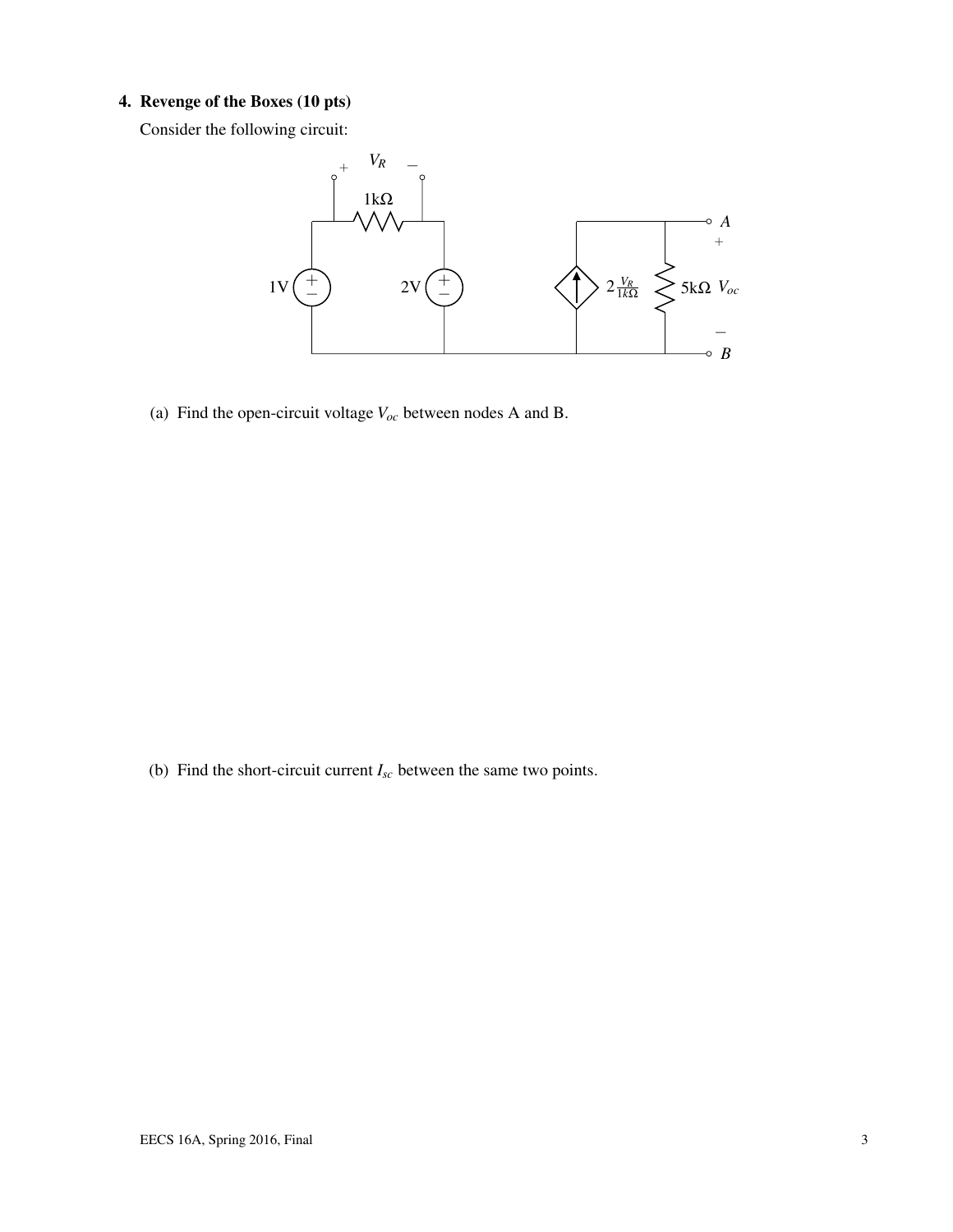(c) Now assume that *Voc* and *Isc* are as written in the boxes below. (Note that these may or may not be the correct answer to the previous parts.) If you attach a  $1.25 \text{ k}\Omega$  resistor across nodes A and B (as shown below), what will be the value of the voltage *VAB* (also defined below)?

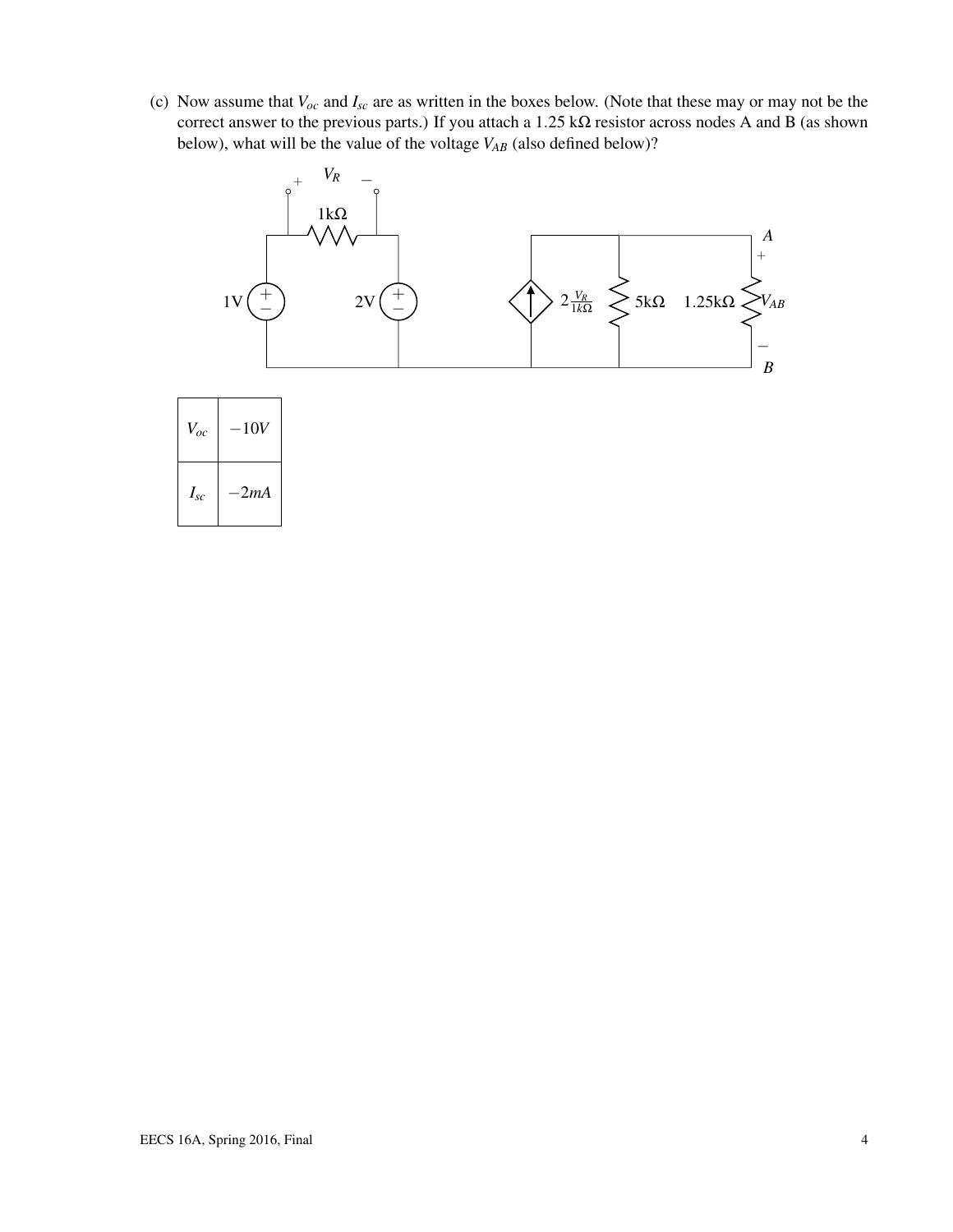## 5. Full Bases (5 pts)

Let the orthonormal vectors  $\vec{v_1}$ ,  $\vec{v_2}$ ,  $\vec{v_3}$  be a basis  $\mathcal{B}$ . Provide a simple (symbolic) expression for the vector  $\vec{x}$ (given below) as coordinates in the basis  $\mathcal{B}$ .

$$
\vec{x} = \begin{bmatrix} 1 \\ 3 \\ -2 \end{bmatrix}
$$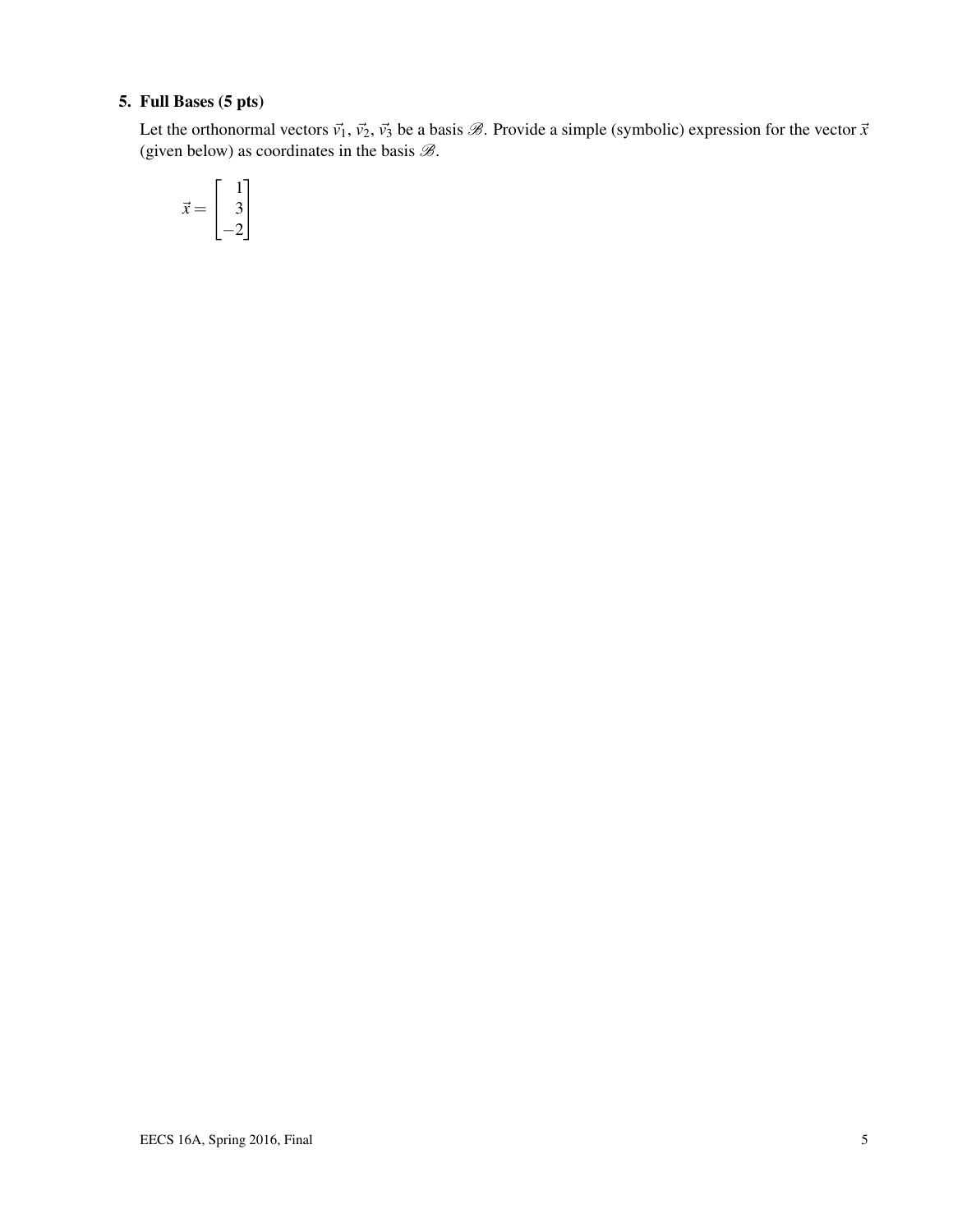#### 6. Bulletproof (10 pts)

(a) Let A and B be diagonalizable *n* x *n* matrices. Show that if A and B have the same set of eigenvectors, then  $AB = BA$ .

(b) Consider a symmetric *n* x *n* matrix **A**. Show that if  $\vec{x}^T \mathbf{A} \vec{x} > 0$  for all  $\vec{x} \neq \vec{0}$ , then all eigenvalues of **A** are positive. Fill in the blanks to complete the proof:

Let  $\vec{x}$  be a/an  $\overline{\phantom{a}}$  of A. A~*x* = *x* <sup>&</sup>gt;A*x* = = (1)

We can rewrite  $(1)$  with a summation:  $(2)$ . Expression (2) is equivalent to  $\vec{x}^{\top} A \vec{x}$ , and thus must be stricly positive. Explain in a single sentence why this means that any eigenvalue of A must be positive.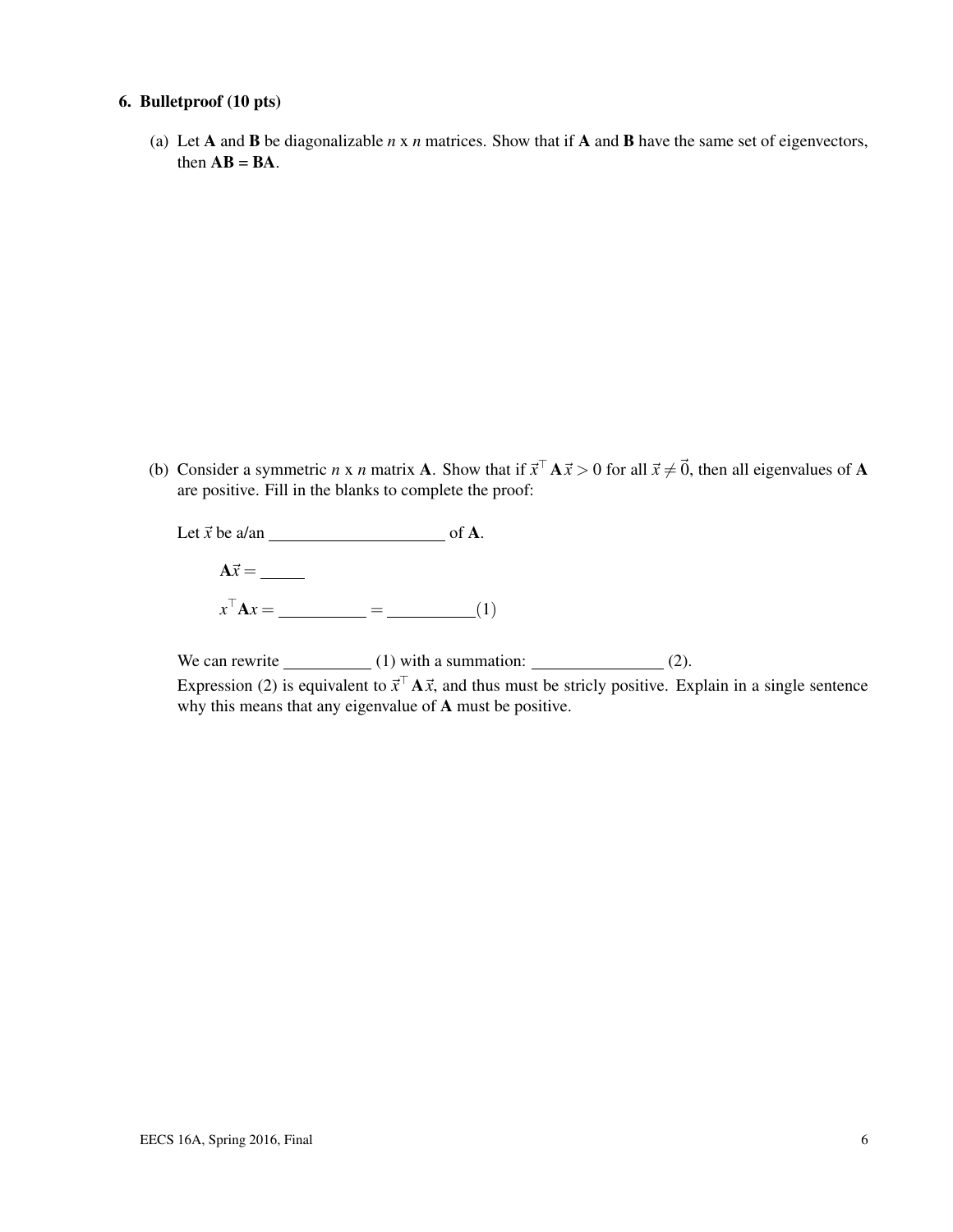# Section 2: Free-form Problems

### 7. EEcology (22 pts)

In this problem we will study the evolution of a hypothetical ecosystem. Within an ecosystem, one can have all sorts of classifications of life forms. For example, your model could initially include only Herbivores and Plants. We will use what's called a "replacement model" to represent the dynamics of the ecosystem. Specifically, at every time step, some fraction of Plants is "eaten" by Herbivores, and the number of Herbivores increases by the number of Plants that were eaten. In addition, some fraction of Herbivores die, and, in the context of this problem, they become Plants. Finally, for both types of organisms, some fraction of the organisms remain in their current state. These same rules apply to new organisms introduced in the problem later on.

Note that throughout this problem, the total number of organisms remains the same. In other words, no organism can leave or enter the system.

(a) A new species of killer snake, the Baba Konstrictor, slithers its way into this peaceful environment. Babas are incredibly intelligent and hunt Herbivores. The new ecology network is depicted below.

What is the state transition matrix for this new ecosystem where  $\vec{x}[k] = \begin{bmatrix} 1 \\ 1 \end{bmatrix}$  $\lceil$  # of Herbivores $[k]$ # of Plants[*k*] # of Babas[*k*] ?

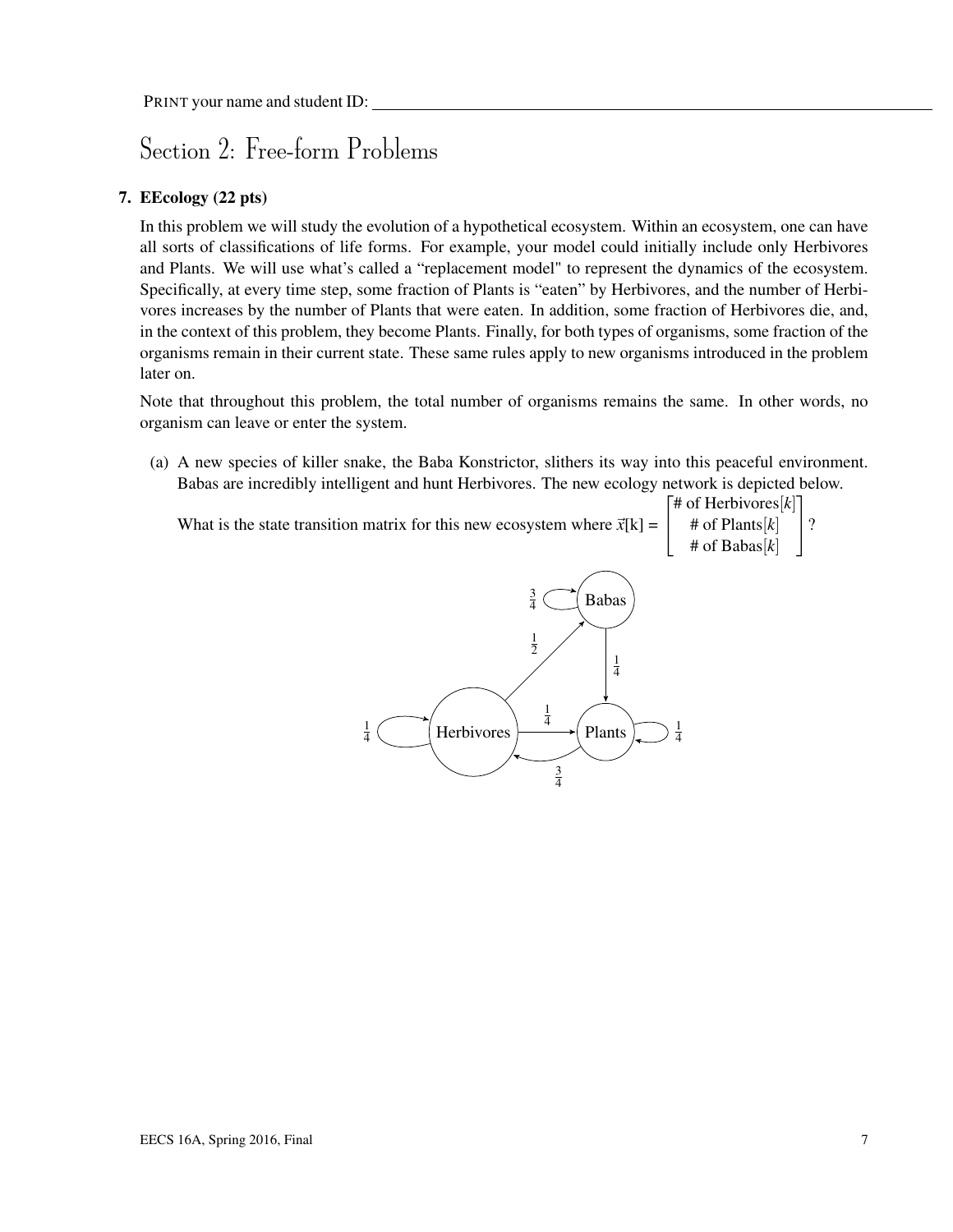(b) If we start with 100 of each organism in the new ecosystem, how many organisms of each type will there be after an infinite number of time steps?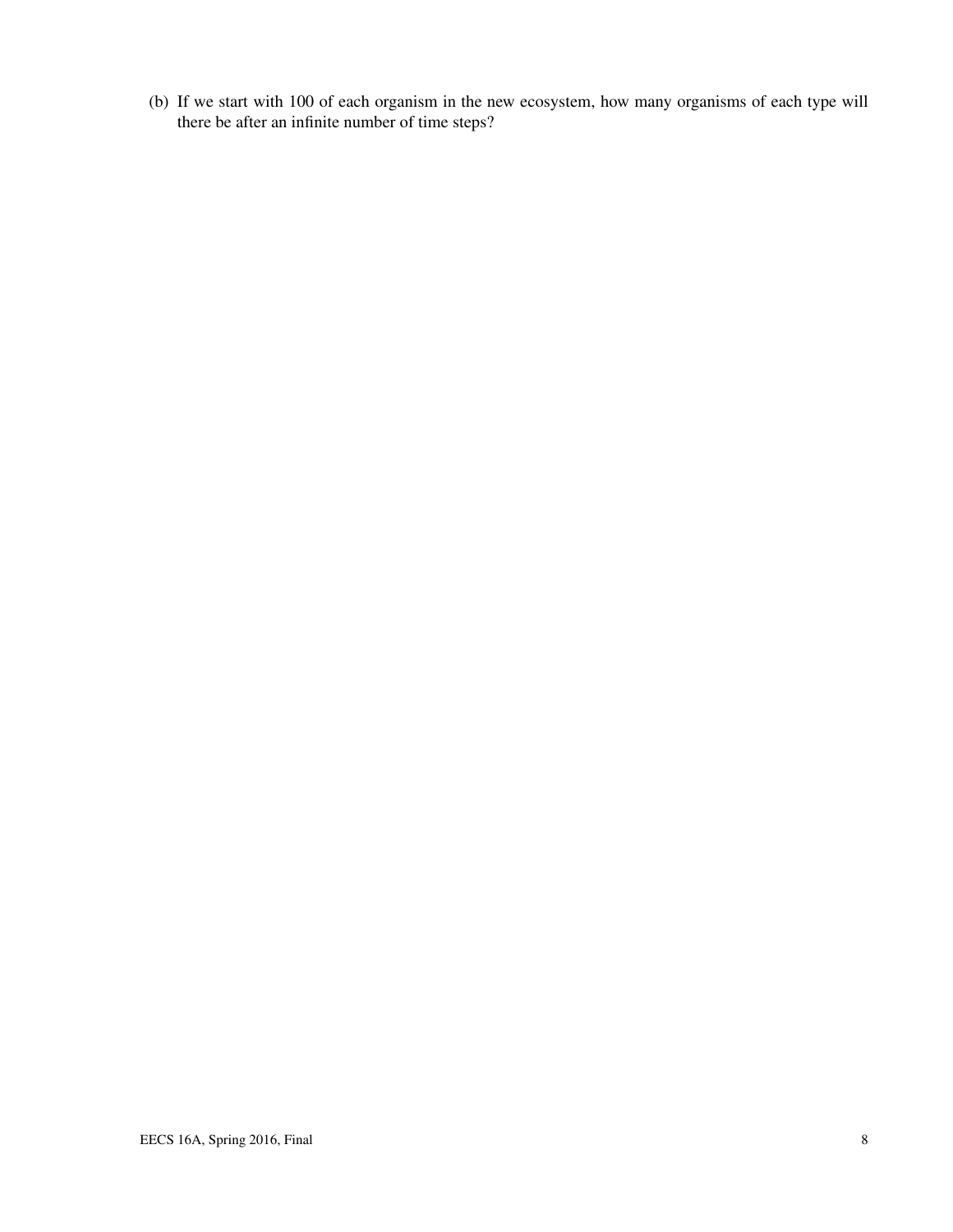(c) After a few million years, an aquatic-based lifeform, the Eladypus, evolves a set of legs and enters the ecosystem. Having spent many years feasting on eels and sea snakes, the Eladypus has a diet restricted to Babas in this new environment. The new ecosystem can be modeled by the diagram shown below. Note that we don't know yet know what fraction of the Babas is eaten by the Eladypi, but we will define that fraction as having a value of  $p_{B2E}$  (as indicated in the diagram). Given the rest of the constants indicated in the diagram below, as a function of  $p_{B2E}$ , what must be the value of  $p_{B2B}$  (i.e., at each time step, the fraction of Babas that remain in their current state)?



(d) It's "Eladypi Week" on the Discovery Channel and we're hooked to the television trying to learn as much as we can about this unique creature. We learn that an ideal ecosystem has 350 Eladypi. Currently, we observe 600 Plants, 600 Herbivores, 300 Babas, and 400 Eladypi in our ecosystem. What is the fraction of Babas that the Eladypi can eat in order for the ecosystem to reach the ideal state after one transition? That is, what is the value of  $p_{B2E}$  that enables the ecosystem to reach the ideal state (in terms of the number of Eladypi) from its current state in one time step? With this value of *pB*2*E*, how many Herbivores, Plants, and Babas are there after this single time step?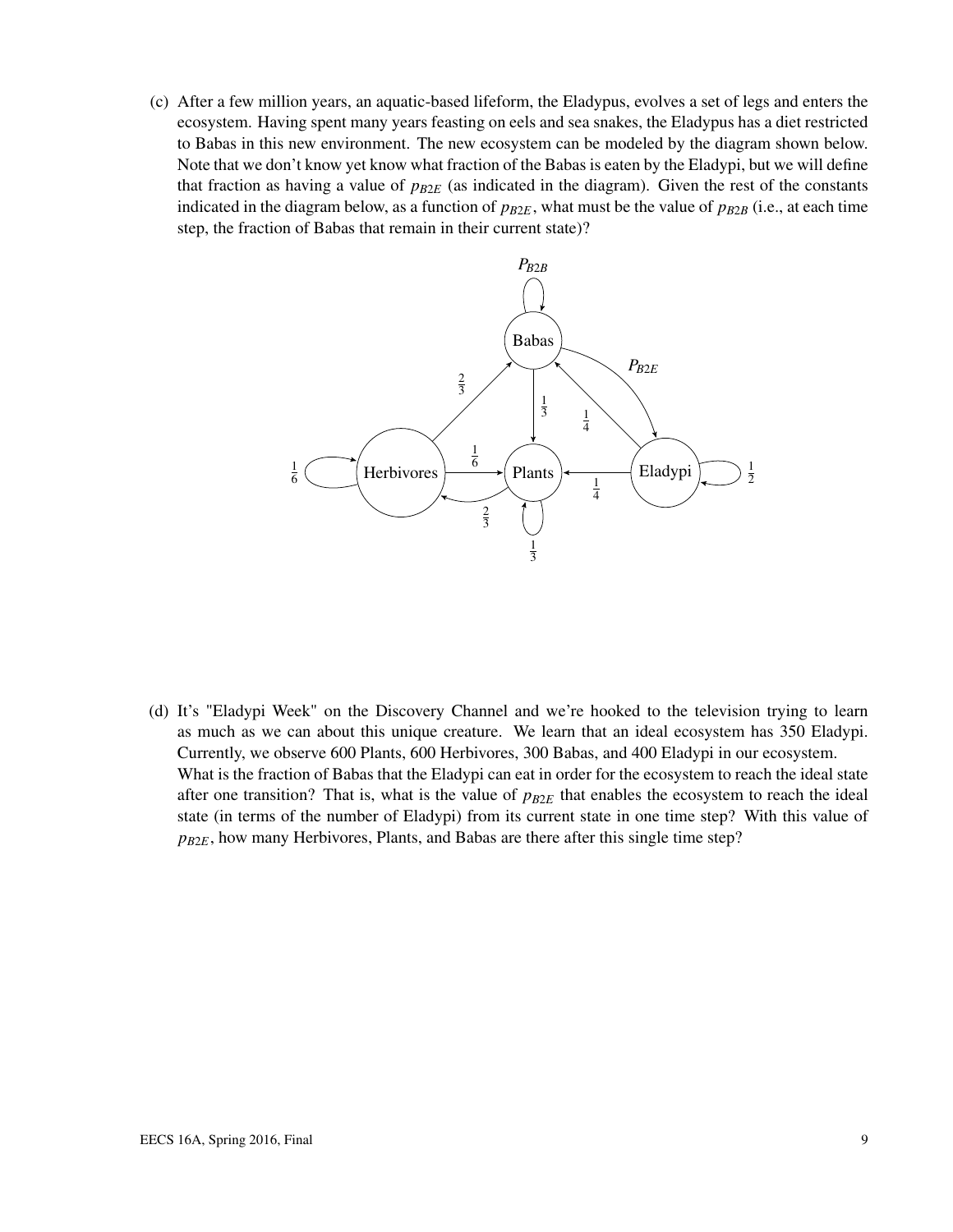(e) Given the value of *pB*2*<sup>E</sup>* and the state (i.e., the number of Herbivores, Plants, Babas, and Eladypis after the single time step) you computed in part (d), will the number of Eladypi in the ecosystem remain constant after all future timesteps? You must mathematically justify your answer in order to receive credit for this problem.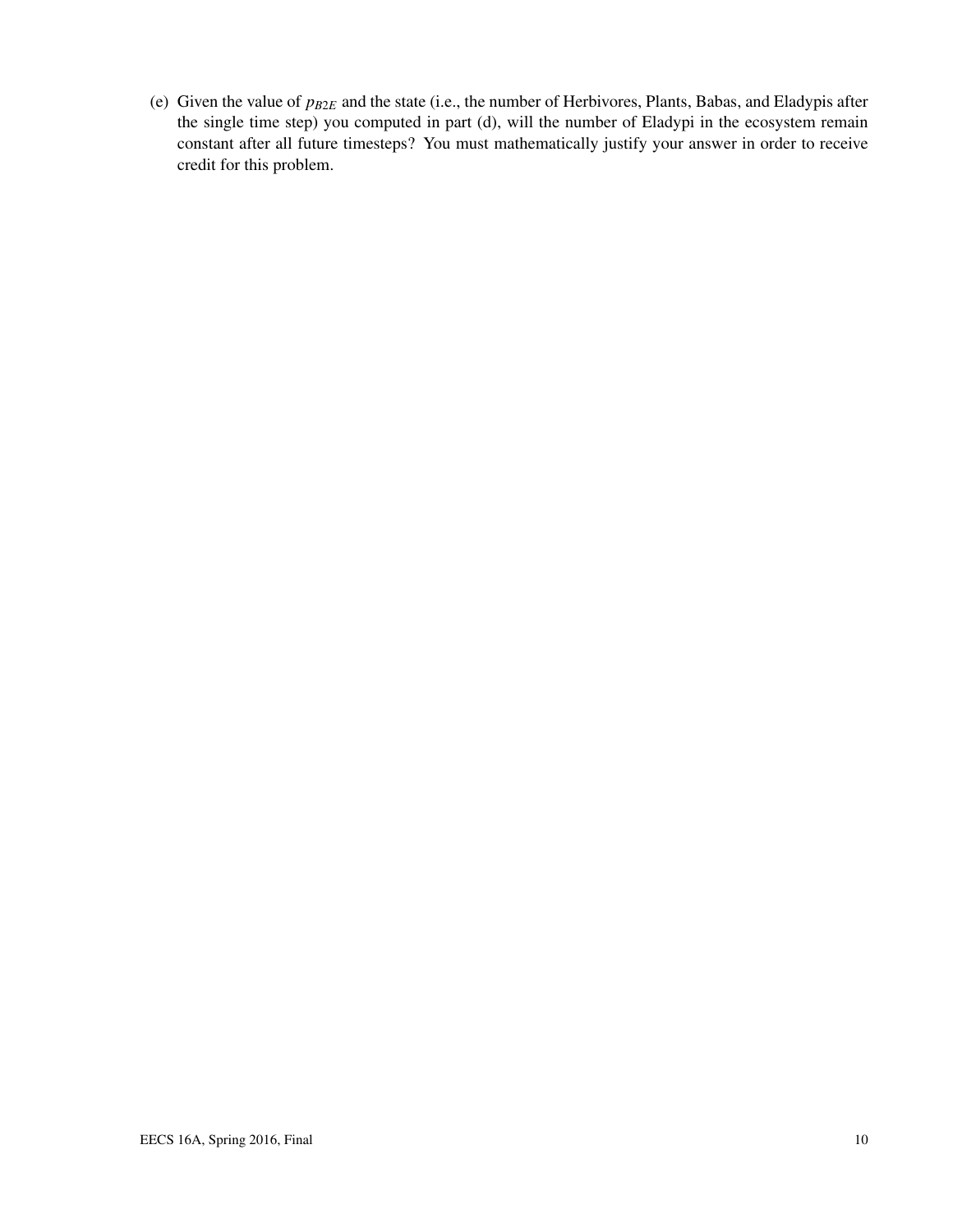#### 8. Correlated Circuitry (20 pts)

In labs and homeworks you have been implementing cross-correlation in iPython and using helpful numpy functions such as  $\text{number}$ . correlate to calculate cross-correlation. This problem instead will guide you through designing a circuit that implements cross-correlation of an unknown input signal with a known signal.

- (a) Compute the cross correlation of  $\vec{s}_1 = [3 7]$  with respect to  $\vec{s}_2 = [2 -3]$ , where  $\vec{s}_1$  and  $\vec{s}_2$  are both periodic. Your output should be  $\vec{y} = [y_0 y_1]$  where  $y_k$  corresponds to delaying  $\vec{s}_2$  by k timesteps.
- (b) Now let's start designing a circuit that outputs the cross-correlation of an input signal  $\vec{v}_{in}$  with a known signal  $\vec{s}$ . Once again, the input signal  $\vec{v}_{in}^T = [v_0 \ v_1]$  and the given signal  $\vec{s}^T = [a \ b]$  are discrete signals with periods of 2. The values of *a* and *b* are known, fixed and given to you, while the values of the input voltages  $v_0$  and  $v_1$  are unknown. Note that  $v_0$  and  $v_1$  can be treated as indpenedent inputs to your design.

Draw a block diagram of a circuit that cross-correlates the input signal *vin* with the given signal *s* and outputs the cross-correlation  $\vec{y}^T = [y_0, y_1]$ , with the outputs being defined the same way as they are in part (a).

Example diagrams for multipliers and summers are shown below to clarify what we mean by a block diagram for this problem.



EECS 16A, Spring 2016, Final 11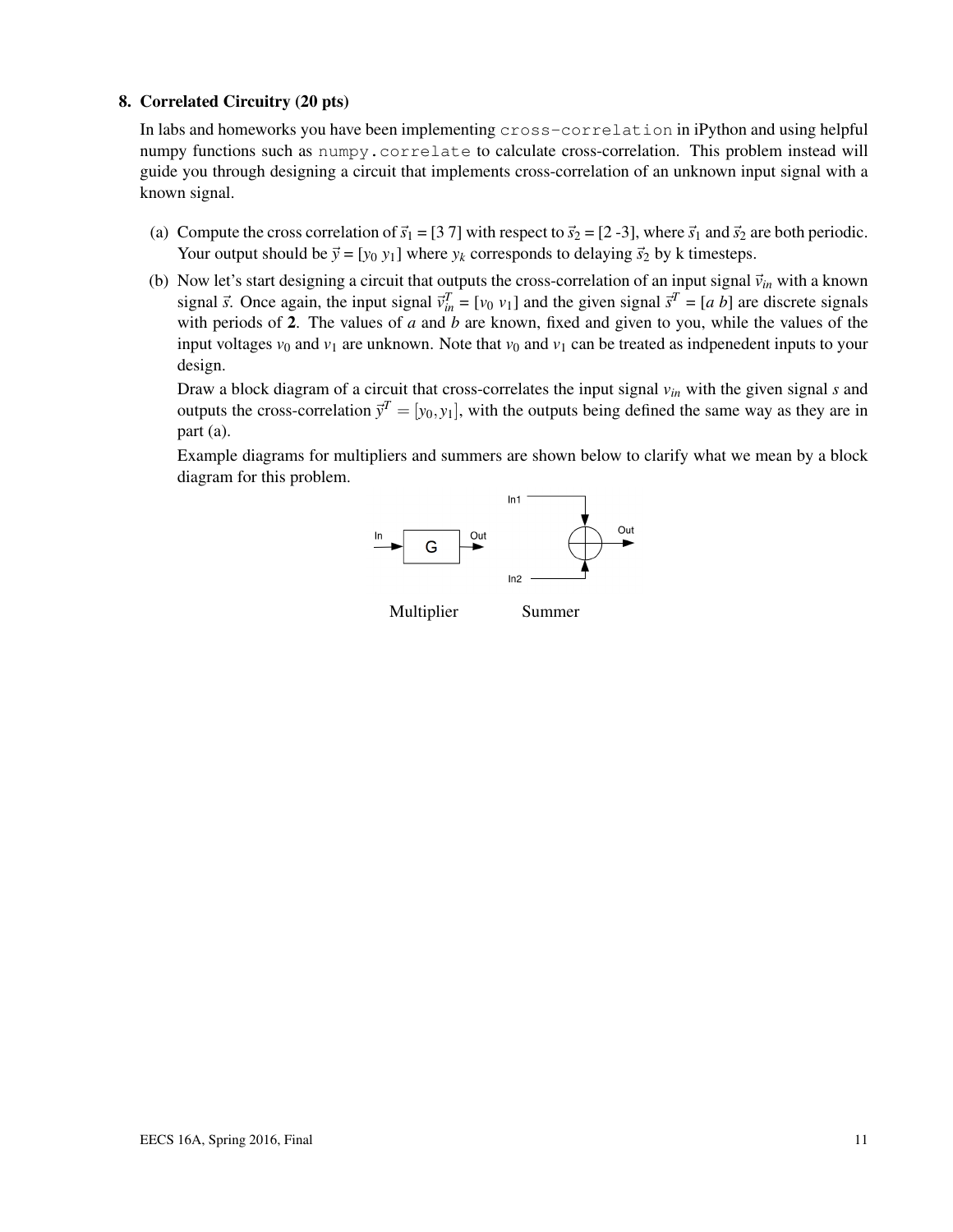(c) Design a circuit that outputs the cross-correlation of  $\vec{v}_{in}^T = [v_0 \ v_1]$  and  $\vec{s}^T = [a \ b]$  for  $a = -2$  and  $b = -4$ using only resistors and op amps. Be sure to label your components and provide their values; your design must be drawn within the box below and use  $v_0$  and  $v_1$  as indicated.



- Note1: In this solution the scaling and summation are achieved in one stage. Other correct configurations involving a separation of scaling stage and summation stage are also acceptable, but they should always give a negative gain.
- Note2: It is not acceptable to simply join the outputs from the first stage directly together using just wires. Here is why: Take the circuit for *y*<sup>0</sup> as an example, the output of the one amplifier is  $-2v_0$  and the output of the other amplifier is  $-4v_0$ . Unless  $v_0 = 0$ , these voltages are different. Now that you've connected these two outputs with a single wire, that means there is a voltage drop across this wire. This violates conservation of energy.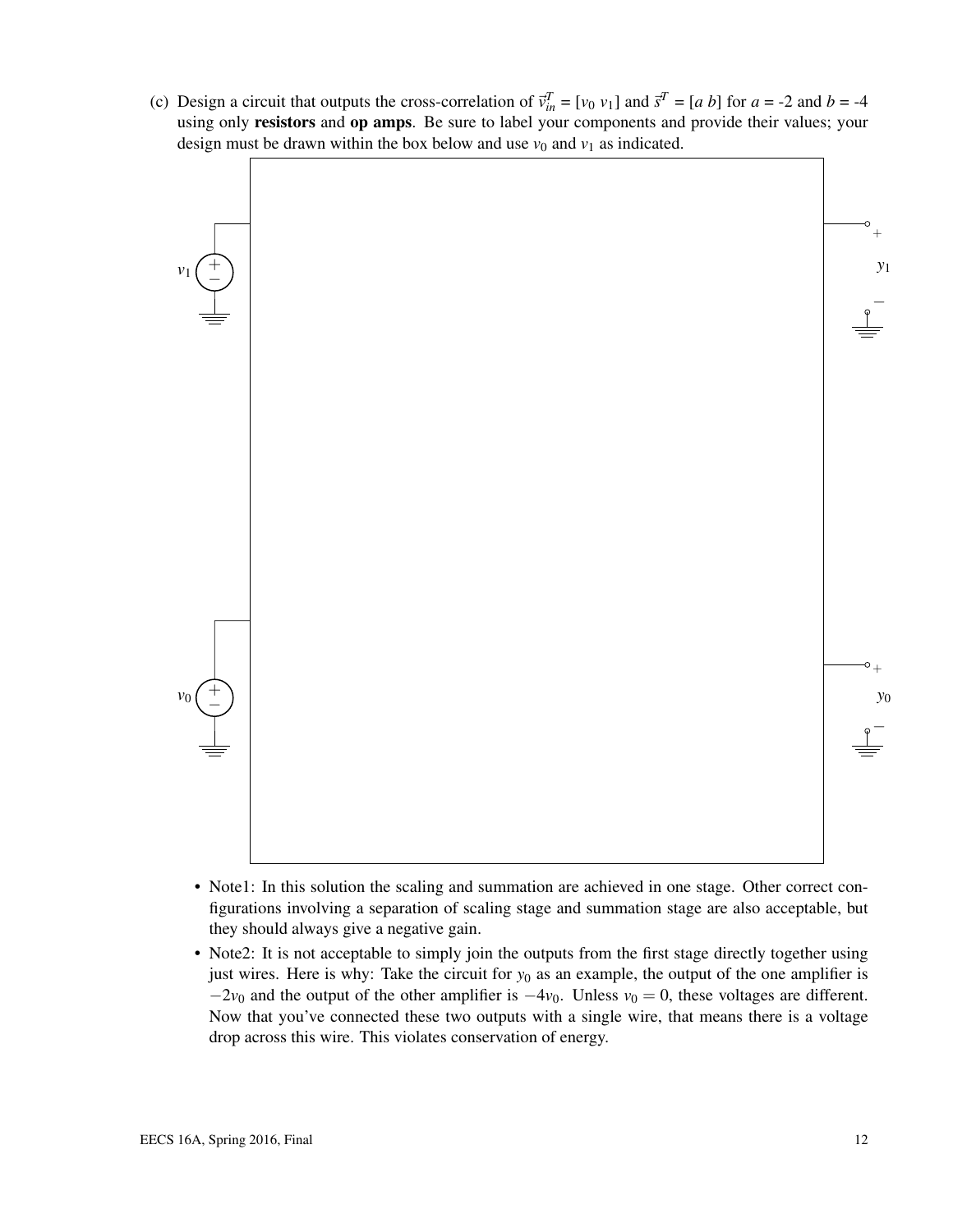(d) Design a circuit that outputs the cross-correlation of  $\vec{v}_{in}^T = [v_0 \ v_1]$  and  $\vec{s}^T = [a \ b]$  for  $a = 2$  and  $b = 4$ using only resistors and op amps. Be sure to label your components and provide their values; your design must be drawn within the box below and use  $v_0$  and  $v_1$  as indicated.

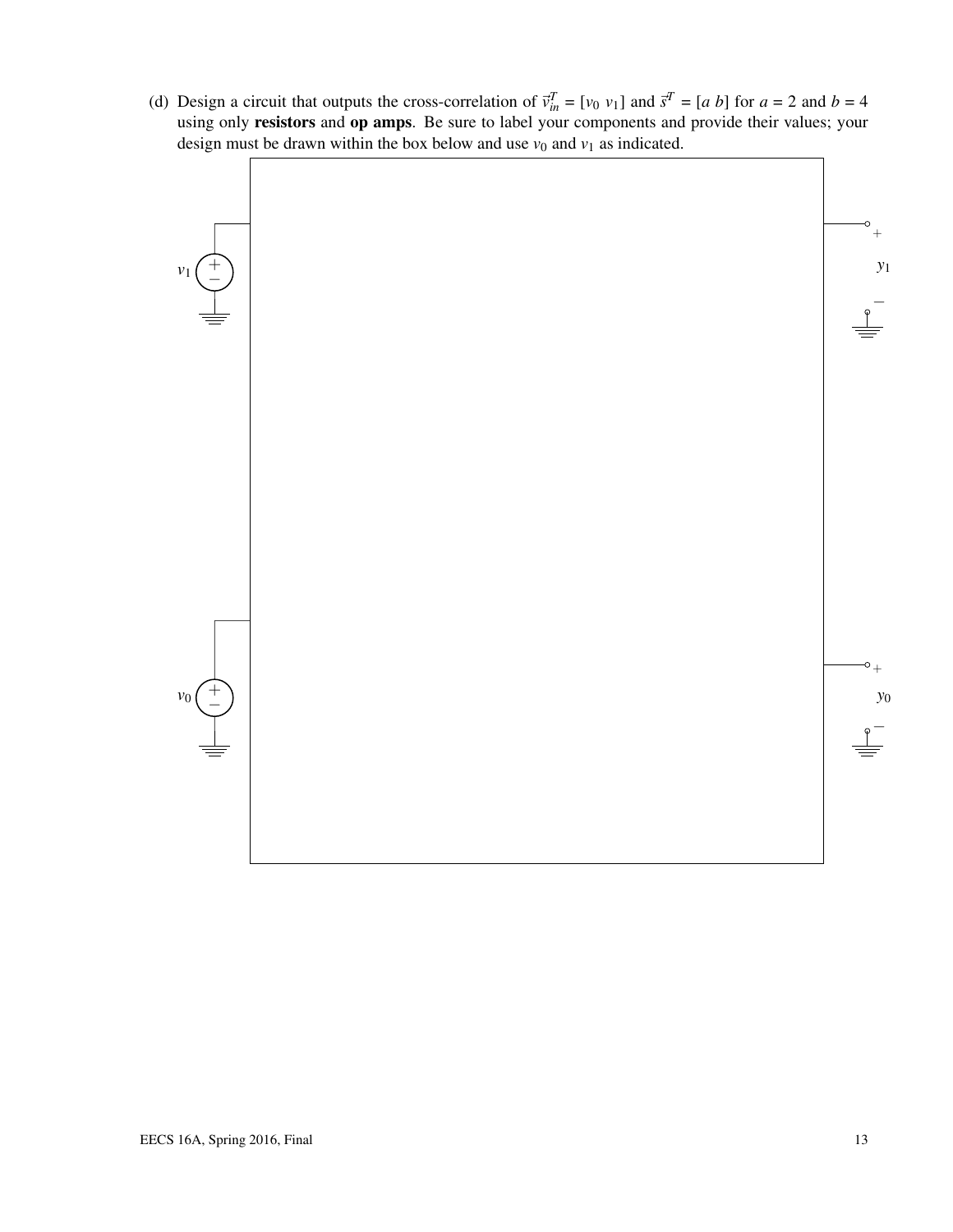(e) (BONUS: 5 pts) Now let's assume that we want to be able to correlate  $v_{in}$  with respect to either  $\vec{s_1}^T$  $=[2 4]$  or  $\vec{s_2}^T = [-2 -4]$ , where the choice between the two options is made by some external control signal(s). Using switches, blocks representing correct implementations of parts (c) and (d), and any additional resistors, sources, and op amps, design a circuit that would achieve this functionality. Be sure to label your components and provide their values.

#### 9. Track This (20 pts)

In this question we will be working on a robot that must track an object moving along a straight path at an unknown but constant velocity. Specifically, the trajectory of the object is  $y(t) = \alpha + \beta t$ , where  $\alpha$  is the unknown initial position of the object, and  $\beta$  is the unknown velocity of the object.

In general, our robot measures the position of the object at *M* time instants  $t_1, t_2, \ldots, t_M$ . We denote our measurements by  $y_1, \ldots, y_M$ . Unfortunately, our measurements are prone to error, caused by imperfections in our measurement instruments. What we therefore get is the following set of *M* expressions in two unknowns:

$$
\alpha + t_1 \beta \approx y_1
$$
  
\n
$$
\alpha + t_2 \beta \approx y_2
$$
  
\n:  
\n
$$
\alpha + t_M \beta \approx y_M.
$$

(a) Rewrite the measurement expressions in matrix-vector form  $A\vec{x} \approx \vec{y}$ , where  $\vec{x}^T = [\alpha \beta]$ .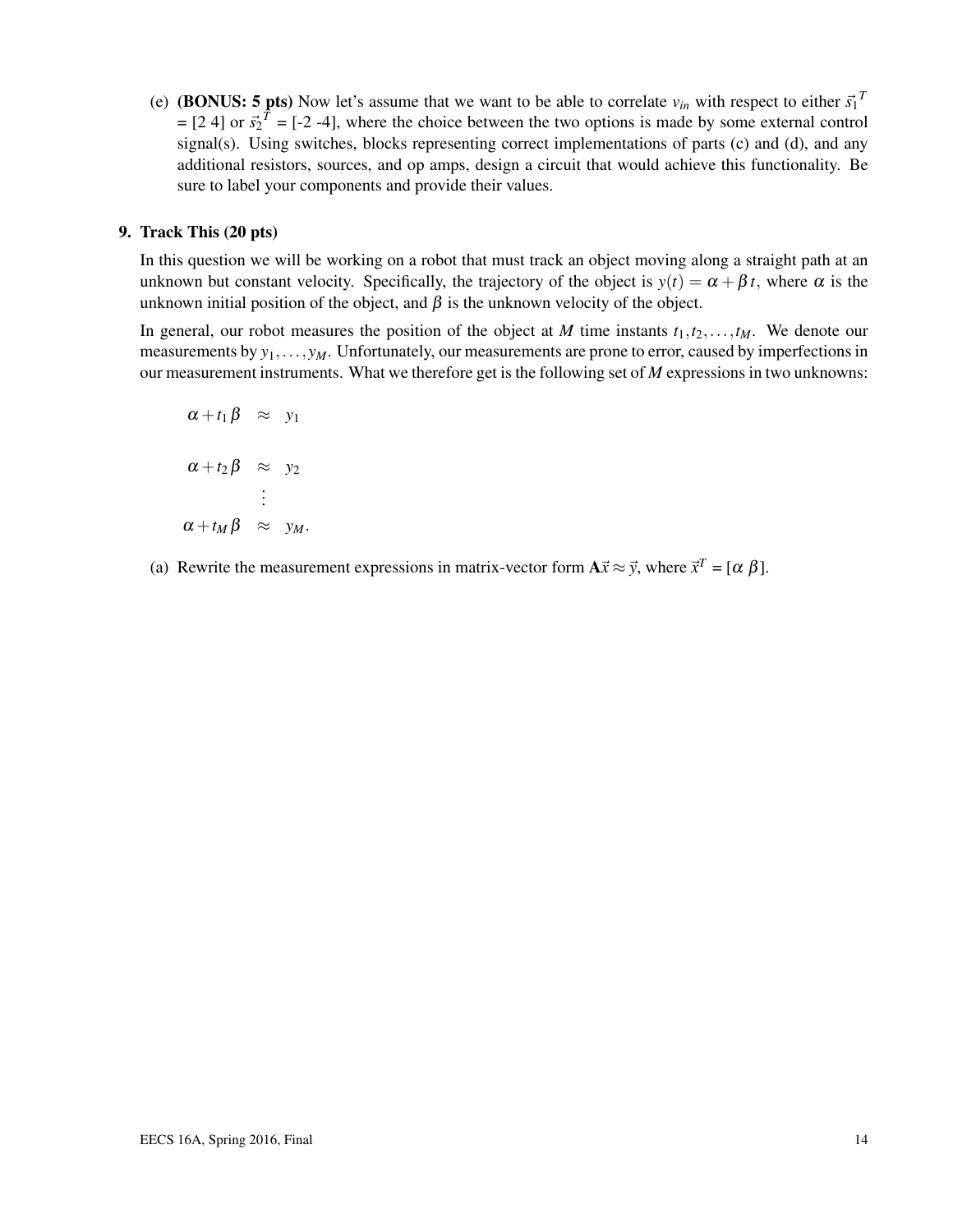(b) We know the least-squares solution to part (a) for  $\hat{\vec{x}}$  is given by

$$
\widehat{\vec{x}} = \left(\mathbf{A}^{\mathsf{T}} \mathbf{A}\right)^{-1} \mathbf{A}^{\mathsf{T}} \vec{y}.
$$

Determine a reasonably simple form for each of  $A<sup>T</sup>A$  and  $A<sup>T</sup>y$ . Each of your expressions should be in terms of an appropriate subset of *M*,  $t_m$ , and  $y_m$ , where  $m = 1, \ldots, M$ . Note: Do NOT carry out the multiplication

$$
\left(\mathbf{A}^{\mathsf{T}}\mathbf{A}\right)^{-1}\mathbf{A}^{\mathsf{T}}\vec{y}.
$$

(c) Next we'll apply the Gram-Schmidt method to orthogonalize (but not orthonormalize) the columns of A. Take as your first orthogonal vector  $\vec{z}_1 = \vec{1}$  — that is, a vector of size *M* whose entries are all equal to 1. (Note that  $\vec{z}_1$  does not have unit length, and we won't bother normalizing its length.) Prove that each entry  $z_{2,i}$  of the second orthogonal vector  $\vec{z}_2$  is given by  $z_{2,i} = t_i - \vec{t}$ , where

$$
\bar{t} = \frac{1}{M} \sum_{m=1}^{M} t_m.
$$

Specifically, you must be sure to prove that  $\vec{z}_2$  is in fact orthogonal to  $\vec{z}_1$ .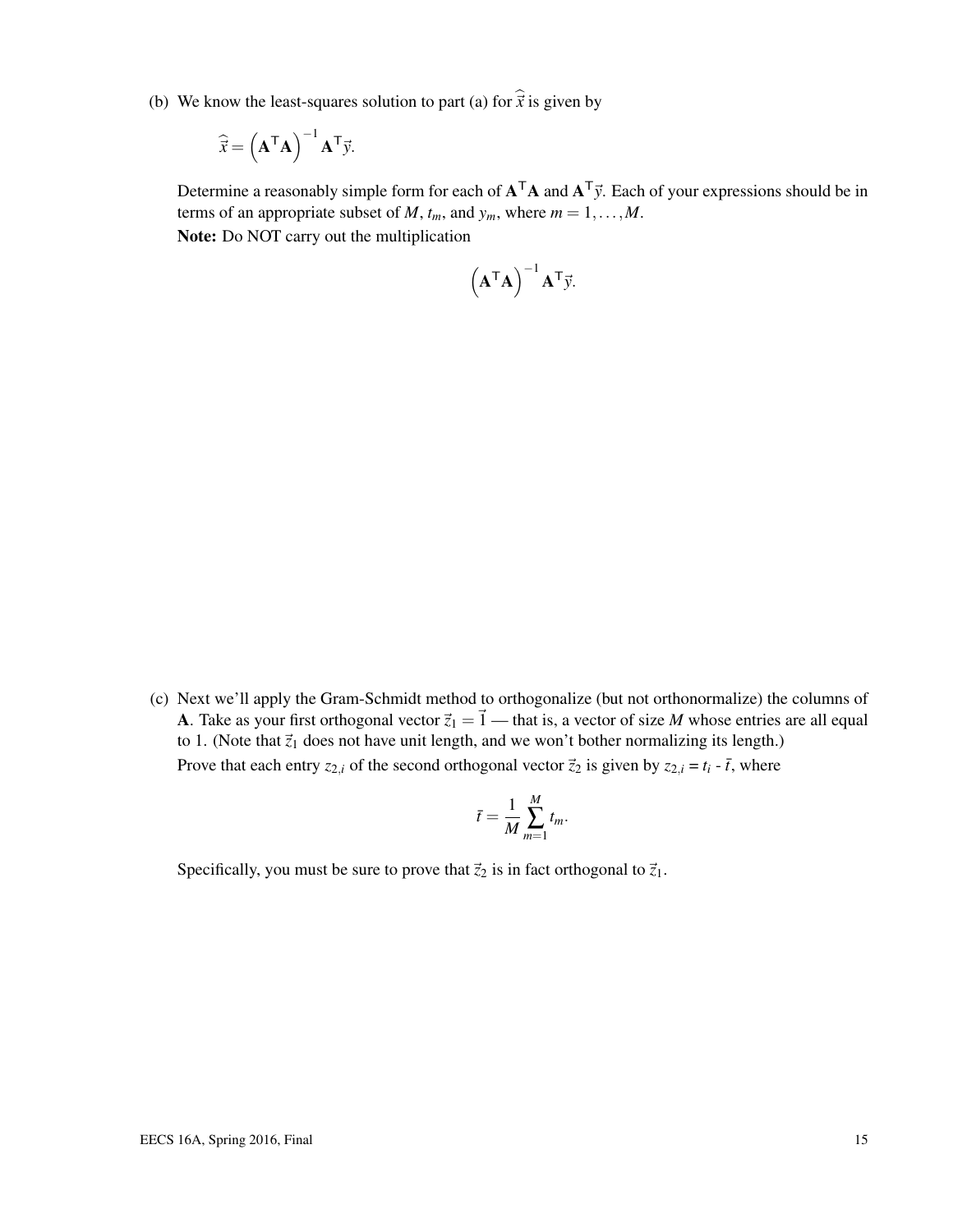(d) Suppose we measure using a noisy apparatus the positions of the moving object at time instants  $t_1 = 0$ ,  $t_2 = 1$ , and  $t_3 = 5$  seconds, and that we've registered the following position values:

$$
y(0) = 1,
$$
  $y(1) = 3,$   $y(5) = 11.$ 

Using the orthognalization we developed in part (c), find the values of  $\alpha$  and  $\beta$  that represent the line that best fits the measured data (in the least squared error sense).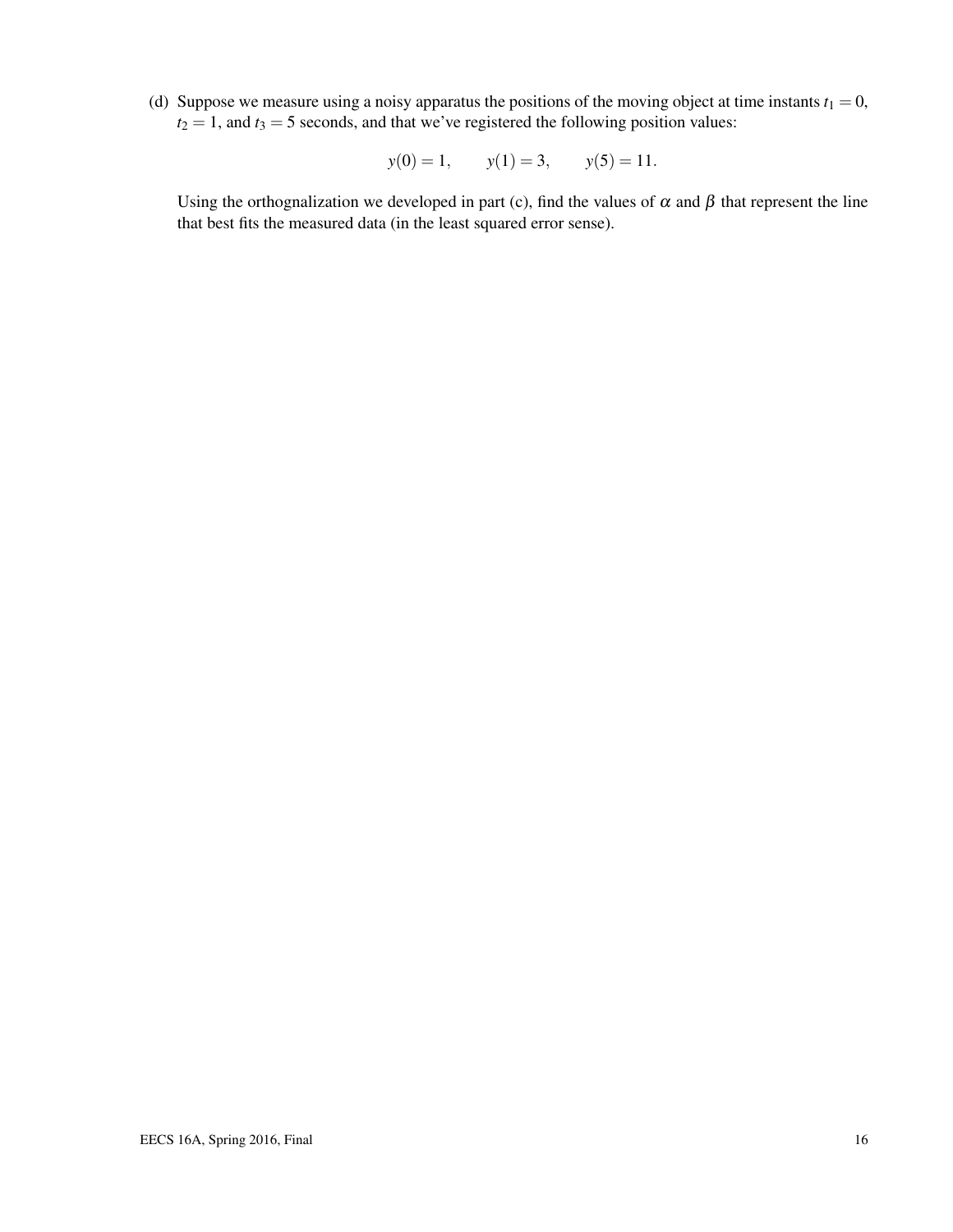PRINT your name and student ID:

#### 10. Jumpbot Jumpbot Jumpbot (24 pts)

In this problem you will be designing circuits allowing a robot named Jumpbot to execute a set of commands that will be described below. Specifically, the output voltages produced by your circuits are interpretted by Jumpbot as setting its vertical position in meters.

Note that throughout this problem you must label all circuit component values, and that if you use any switches in your circuit, you must explain/note what voltage in your circuit would set the state of the switch to be open or closed. (In other words, you can't assume that switches will just be set to the appropriate state by some external signal at the appropriate time. Instead, your circuit must produce the control voltage for the switches.)

(a) The first command we will design a circuit for is to enable Jumpbot to climb a ramp at a constant vertical rate of  $20 \frac{m}{s}$ . Design a circuit that outputs a ramp voltage of slope  $20 \frac{V}{s}$ . Label the output terminal *Vramp*.

You can use only the following components in your design:

- Current Sources
- Voltage Sources
- Capacitors
- Resistors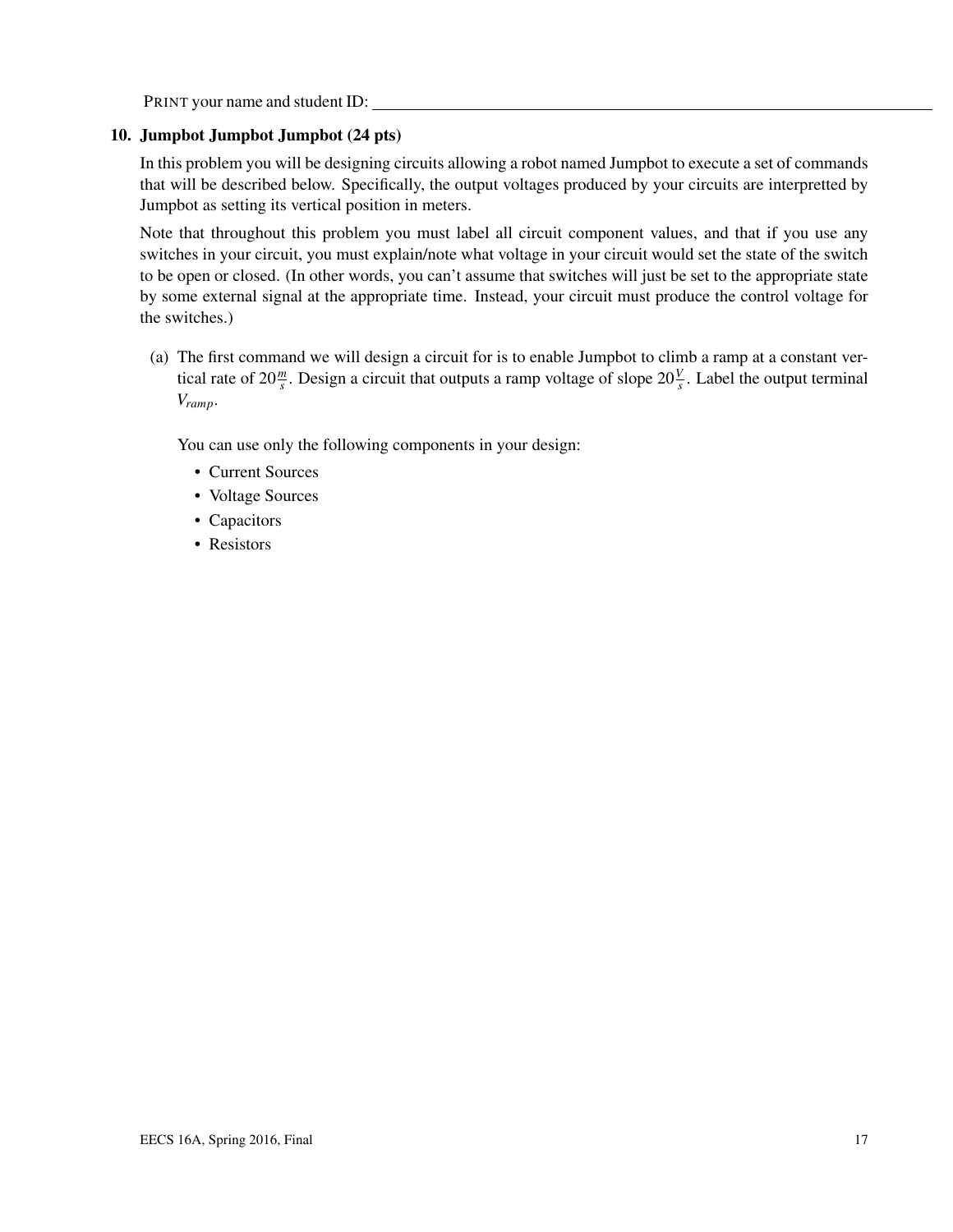(b) Now we need to augment Jumpbot to perform the combination of two commands at once. Design a circuit that takes in two voltages ( $V_1$  and  $V_2$ ) and outputs  $V_{add} = V_1 + V_2$ . Your design must be drawn within the box below, and use  $V_1$  and  $V_2$  as indicated.

Your design for this circuit can use only op-amps and resistors.

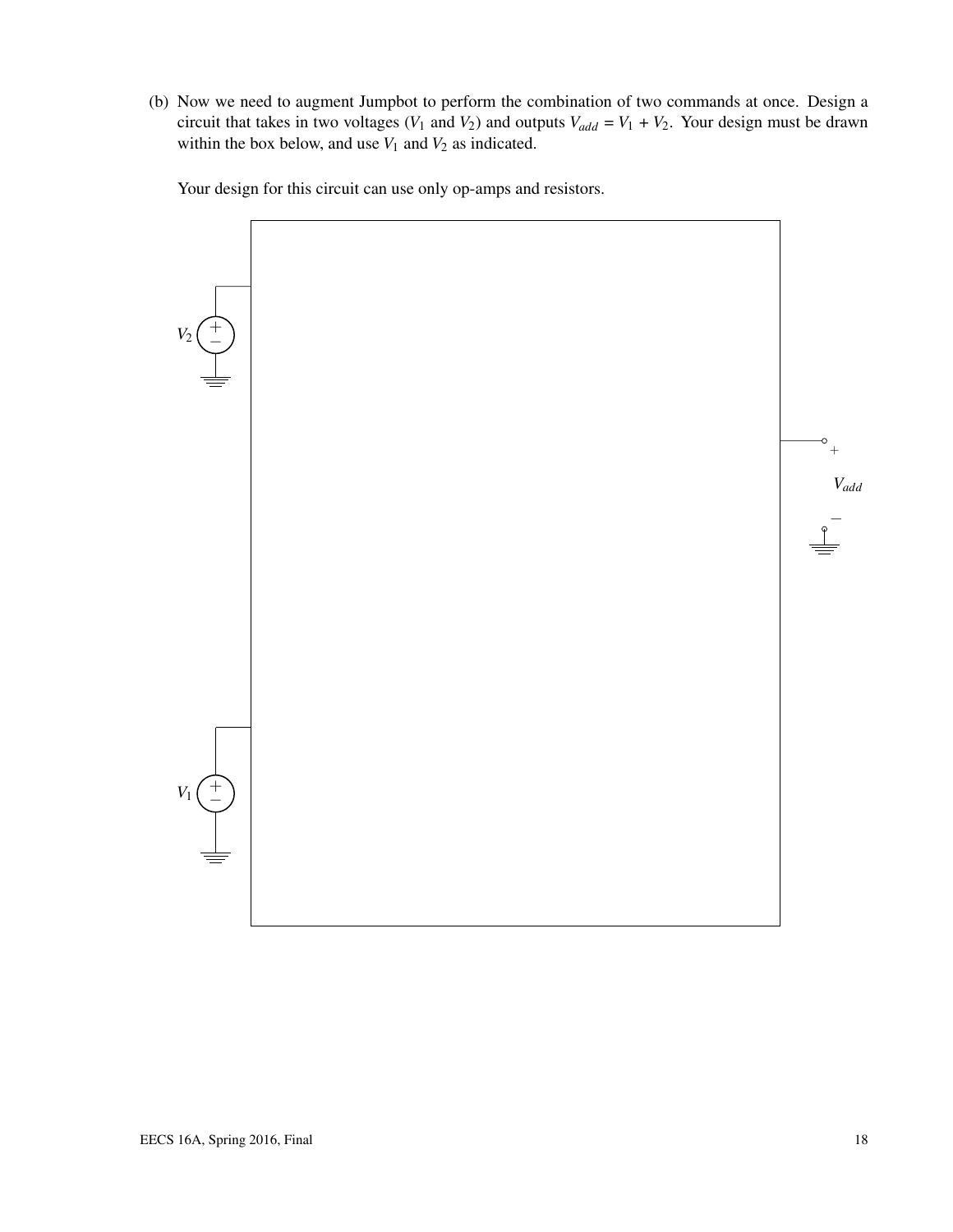(c) Due to an issue with Jumpbot's mechanical design, he must take three times as long to go down a ramp as he does to go up one. Design a circuit that outputs the periodic *Vhill*(t) shown below (note that two periods are shown in the figure) and that reflects this constraint.



For this design, you may use only the following components:

- Current Sources
- Voltage Sources
- Op-Amps
- Capacitors
- Resistors
- Switches

Note: You can complete the rest of this problem without having a correct design for this sub-part.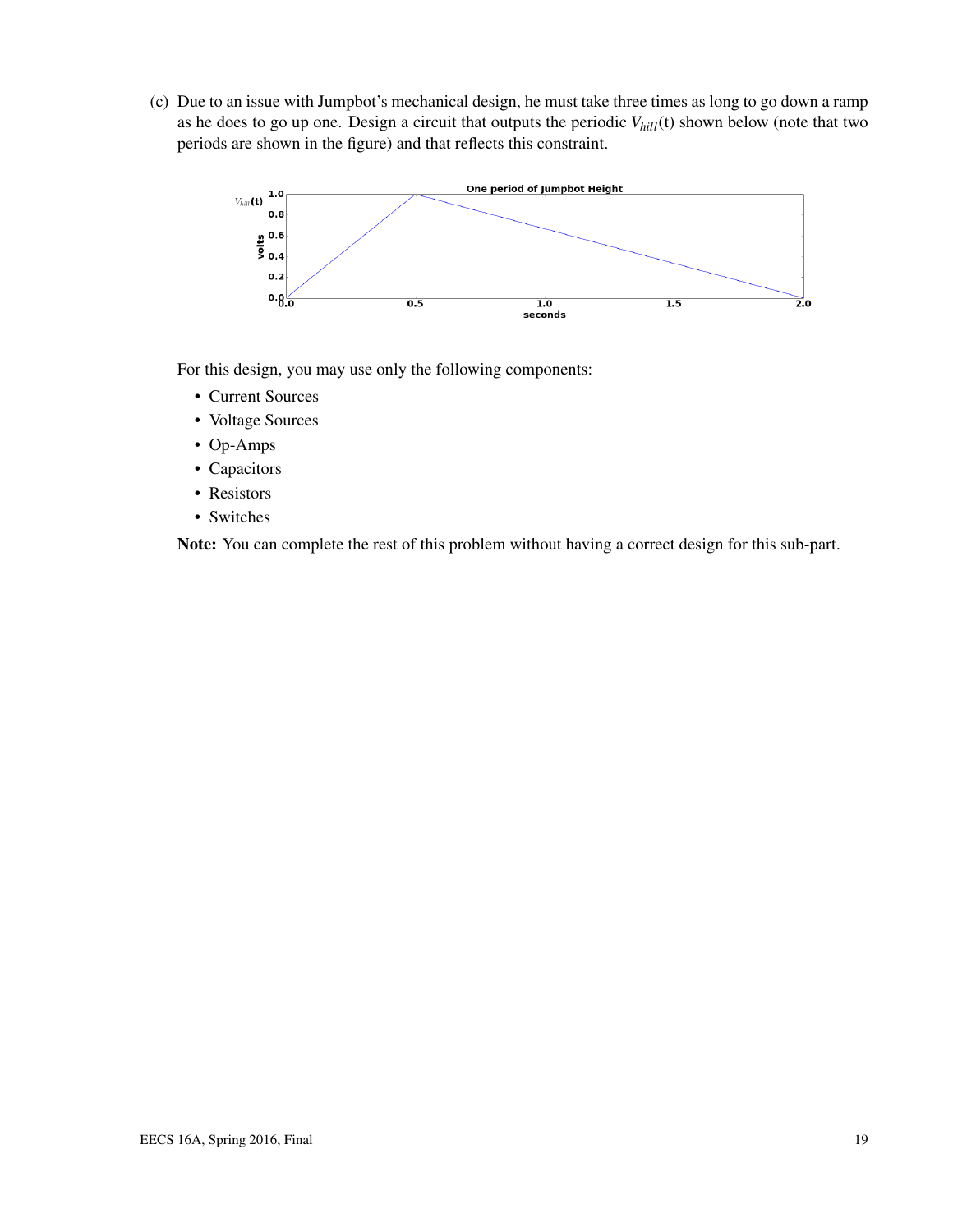(d) Now let's allow Jumpbot to actually jump. His jumps occur with a periodicity of 2 seconds, and when he jumps, he immediately reaches a height of 1m for 0.5 seconds, after which he immediately returns to ground level.

Design a circuit that implements this jump command (two periods of which are shown below). Label your output terminal *Vjump*.



You can use only the following components in your design:

- Current Sources
- Voltage Sources
- Op-Amps
- Capacitors
- Resistors
- Switches
- A voltage source producing *Vhill*(t) from part (c)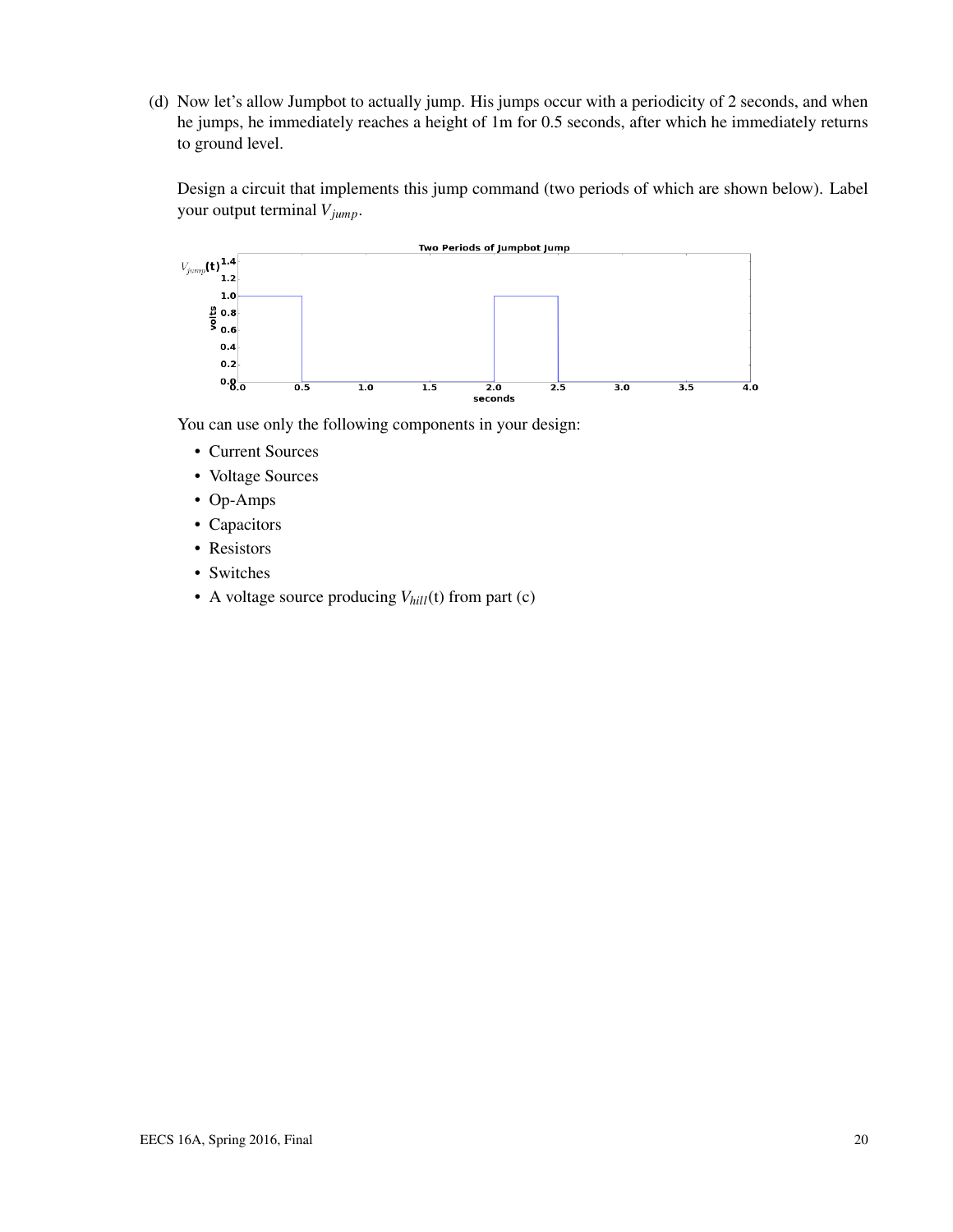(e) (**BONUS:** 6 pts) Design a circuit that would allow Jumpbot to climb a hill with a slope of  $20 \frac{m}{s}$  while every 2 seconds also jumping over rocks that are 0.5m high, and that require him to be in the air for 0.5 seconds to clear the rocks.

You can use the following components for this design:

- Current Sources
- Voltage Sources
- Op-Amps
- Capacitors
- Resistors
- Switches
- A voltage source producing *Vramp*(t)
- A voltage source producing  $V_{jump}(t)$
- A correct implementation of the box from part (b)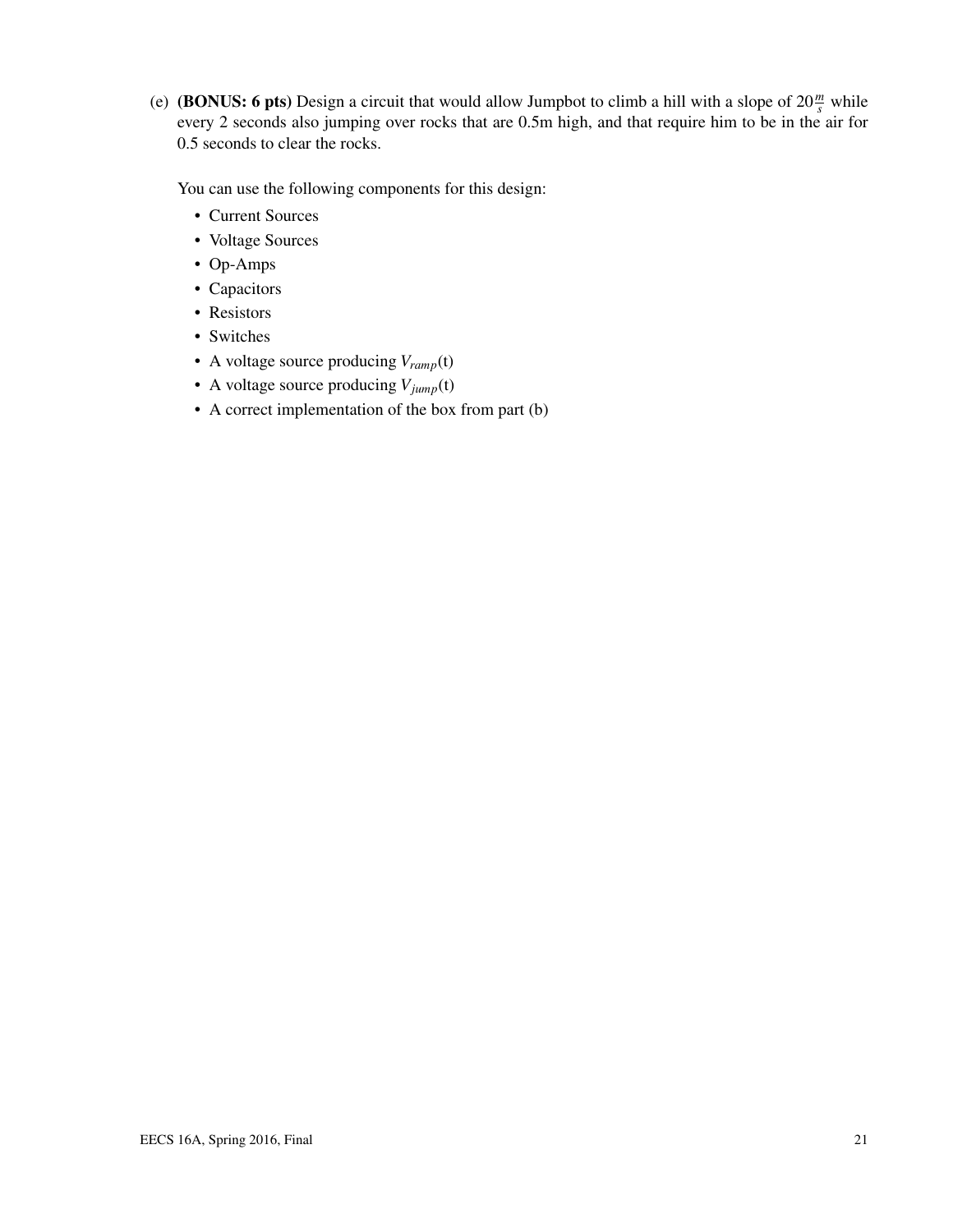PRINT your name and student ID:

11. Of Greedy Pursuits and Multipath Signals (22 pts) In wireless communications, multipath propagation is the phenomenon in which a transmitted signal arrives at a receiver through two or more transmission paths—typically due to reflections from objects along the way.

Imagine a beacon that transmits a periodic discrete-time signal *x*. Each period of the signal is given by the vector

$$
\vec{x} = \begin{bmatrix} x[0] \\ x[1] \\ x[2] \\ x[3] \\ x[4] \\ x[5] \\ x[6] \end{bmatrix} = \begin{bmatrix} 1 \\ 1 \\ 1 \\ -1 \\ -1 \\ -1 \\ -1 \end{bmatrix}
$$

In other words, the transmitted signal has period 7, so  $x[n+7] = x[n]$  for all integers *n*.

Recall that the autocorrelation function for a periodic signal  $\vec{x}$  is given by

$$
R_{xx}[k] = \langle \vec{x}, \mathbf{S}^k \vec{x} \rangle = \vec{x}^{\mathsf{T}} \mathbf{S}^k \vec{x},
$$

where S is the circular shift matrix:

$$
\mathbf{S} = \begin{bmatrix} 0 & 0 & 0 & 0 & 0 & 0 & 1 \\ 1 & 0 & 0 & 0 & 0 & 0 & 0 \\ 0 & 1 & 0 & 0 & 0 & 0 & 0 \\ 0 & 0 & 1 & 0 & 0 & 0 & 0 \\ 0 & 0 & 0 & 1 & 0 & 0 & 0 \\ 0 & 0 & 0 & 0 & 1 & 0 & 0 \\ 0 & 0 & 0 & 0 & 0 & 1 & 0 \end{bmatrix}
$$

(a) Determine the numerical value of  $R_{xx}[0]$  and  $R_{xx}[1]$ .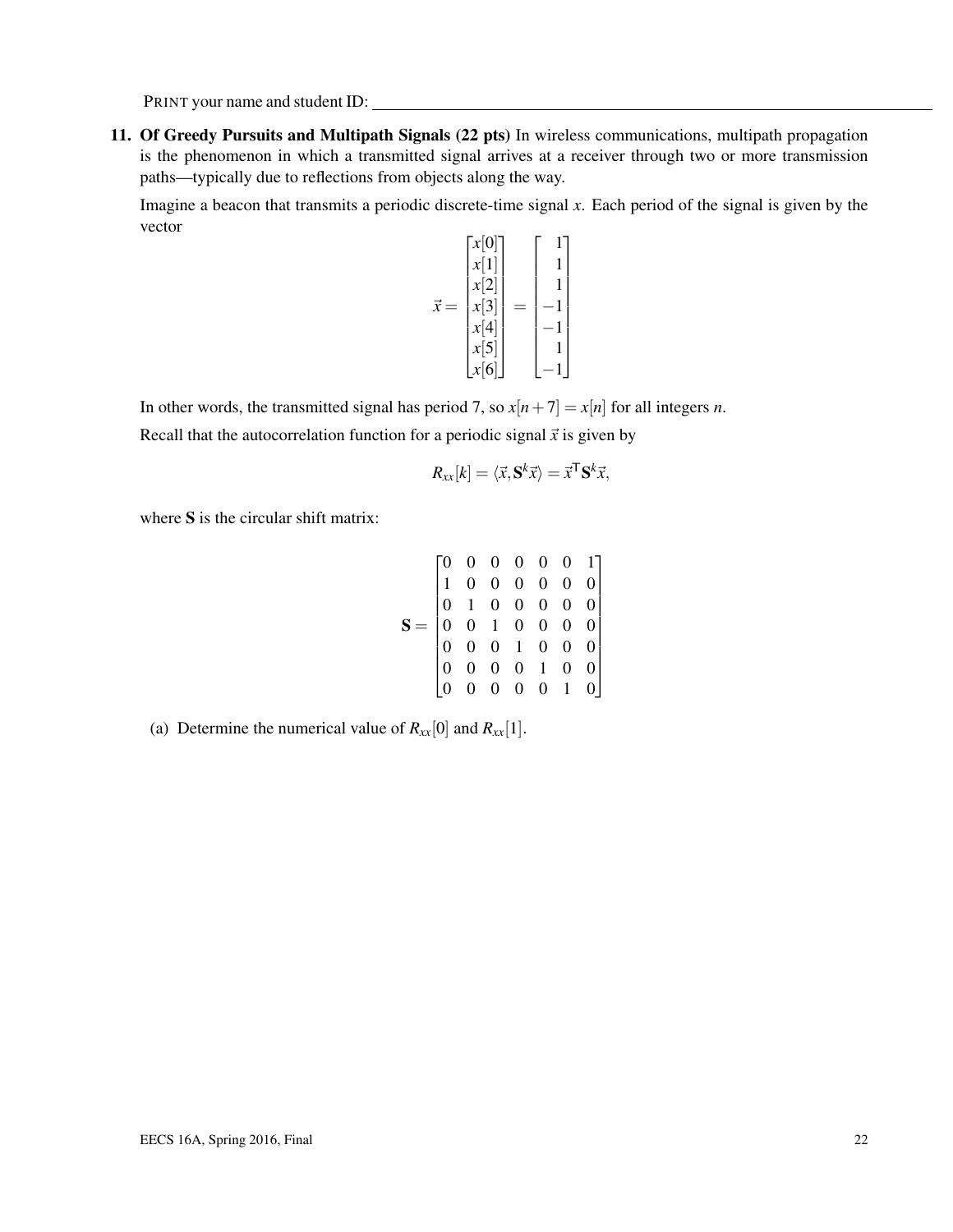For the remainder of this problem assume that the received signal *y* is a linear combination of delayed and scaled versions of the transmitted signal *x*. In particular, the received signal in vector form  $\vec{y}$  is given by:

$$
\vec{y} = \alpha_L \mathbf{S}^L \vec{x} + \alpha_M \mathbf{S}^M \vec{x} = \alpha_L \vec{z}_L + \alpha_M \vec{z}_M,\tag{1}
$$

where  $\vec{z}_k = \mathbf{S}^k \vec{x}$  for  $k = L, M$ . Note that  $\vec{z}_k$  is the vector that represents one period of the *k*-sample delayed version of the transmitted signal *x*.

Let's now explore how to use OMP to determine the values of *L* and *M* as well as  $\alpha_L$  and  $\alpha_M$  from the received vector  $\vec{y}$ .

(b) Assuming that  $|R_{xx}[0]| \gg |R_{xx}[k]|$  for all  $k \neq 0$ , suggest an appropriate dictionary of vectors to use for OMP that will allow us to directly find *L*, *M*,  $\alpha_L$ , and  $\alpha_M$ . Explain in one to two sentences why you picked this dictionary.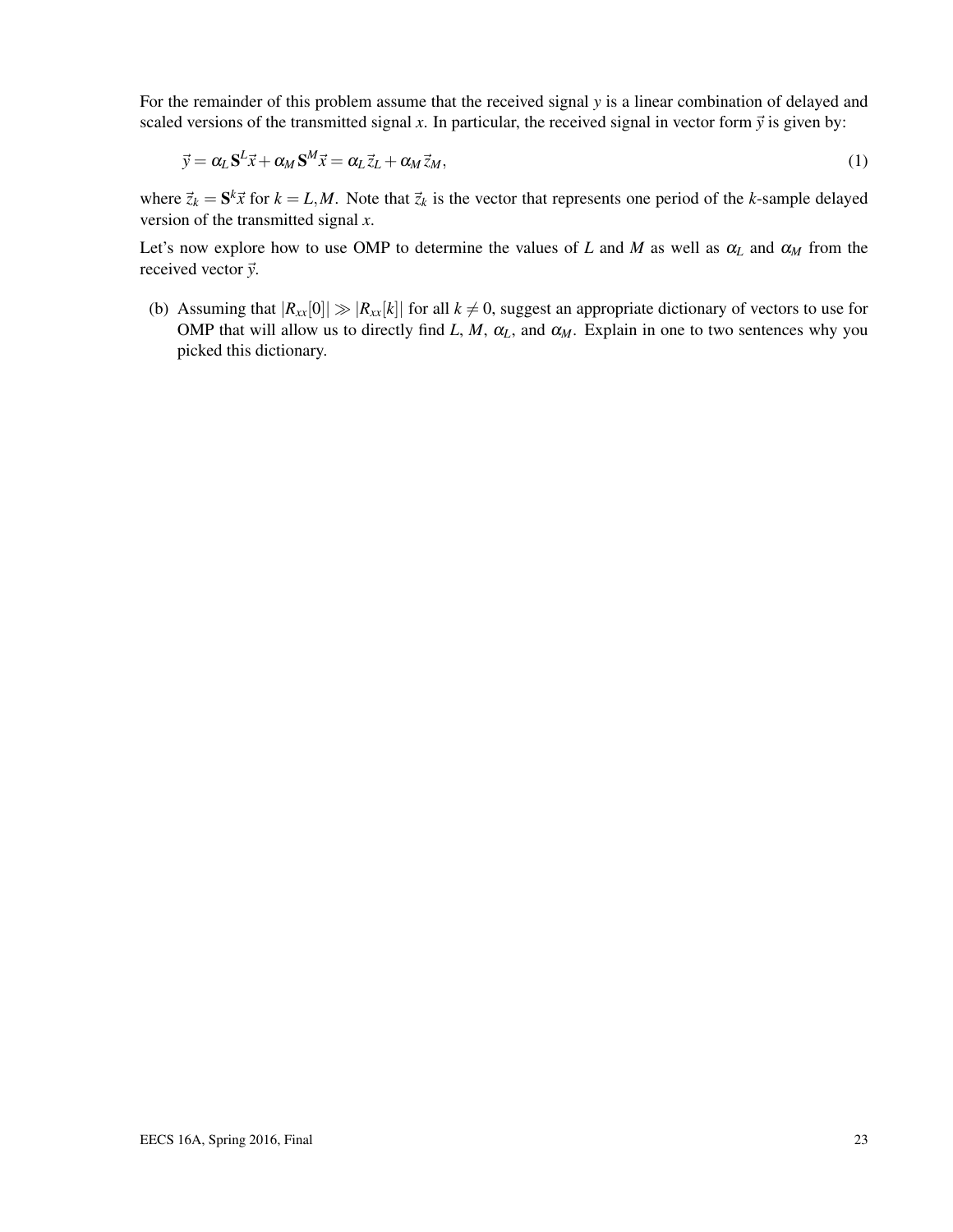Regardless of your answer to part (b), let's assume that you picked a dictionary of vectors consisting of the columns  $\vec{z}_i$  of the matrix  $\mathbf{Z} = \begin{bmatrix} \vec{z}_0 & \vec{z}_1 & \vec{z}_2 & \vec{z}_3 & \vec{z}_4 & \vec{z}_5 & \vec{z}_6 \end{bmatrix}$  below:

|                  |                       |  |  | $1 -1$ $1 -1$ $-1$ $1$ $1$ ]                           |
|------------------|-----------------------|--|--|--------------------------------------------------------|
|                  |                       |  |  | $1 -1$ $1 -1$ $-1$ $1$                                 |
|                  |                       |  |  | $1 \quad 1 \quad 1 \quad -1 \quad 1 \quad -1 \quad -1$ |
| $\mathbf{Z} =  $ |                       |  |  | $-1$ 1 1 1 -1 1 -1                                     |
|                  |                       |  |  | $-1$ $-1$ $1$ $1$ $1$ $-1$ $1$                         |
|                  | $1 -1 -1 1 1 1 -1 -1$ |  |  |                                                        |
|                  |                       |  |  | $-1$ 1 $-1$ $-1$ 1  1  1                               |

To save you some time in doing mechanical calculations, it is worth noting that the inner product of  $\vec{z}_i$  with  $\vec{z}_j$  is equal to 7 for  $i = j$ , and equal to -1 for  $i \neq j$ .

Finally, the received signal in vector form  $\vec{y}$  is:

$$
\vec{y} = \begin{bmatrix} y[0] \\ y[1] \\ y[2] \\ y[3] \\ y[4] \\ y[5] \\ y[6] \end{bmatrix} = \begin{bmatrix} 1/2 \\ 3/2 \\ 3/2 \\ -1/2 \\ -3/2 \\ 1/2 \\ -1/2 \end{bmatrix}.
$$

(c) Now let's examine what happens during the first iteration of OMP. Assuming a Grunge-Fighting Oracle provides you with the information below, which column of **Z** (i.e., which  $\vec{z}_i$ ) will be selected? Given this choice, provide the expressions you would use to compute the residue signal at the end of the first iteration.

$$
\vec{\mathbf{y}}^{\mathsf{T}}\mathbf{Z} = \begin{bmatrix} \langle \vec{\mathbf{y}}, \vec{\mathbf{z}}_0 \rangle & \langle \vec{\mathbf{y}}, \vec{\mathbf{z}}_1 \rangle & \cdots & \langle \vec{\mathbf{y}}, \vec{\mathbf{z}}_6 \rangle \end{bmatrix} = \begin{bmatrix} 13 & 5 & -3 & -3 & -3 & -3 & -3 \\ 2 & 2 & -2 & -2 & -3 & -3 \\ 2 & 2 & -2 & -2 & -3 & -3 \end{bmatrix}
$$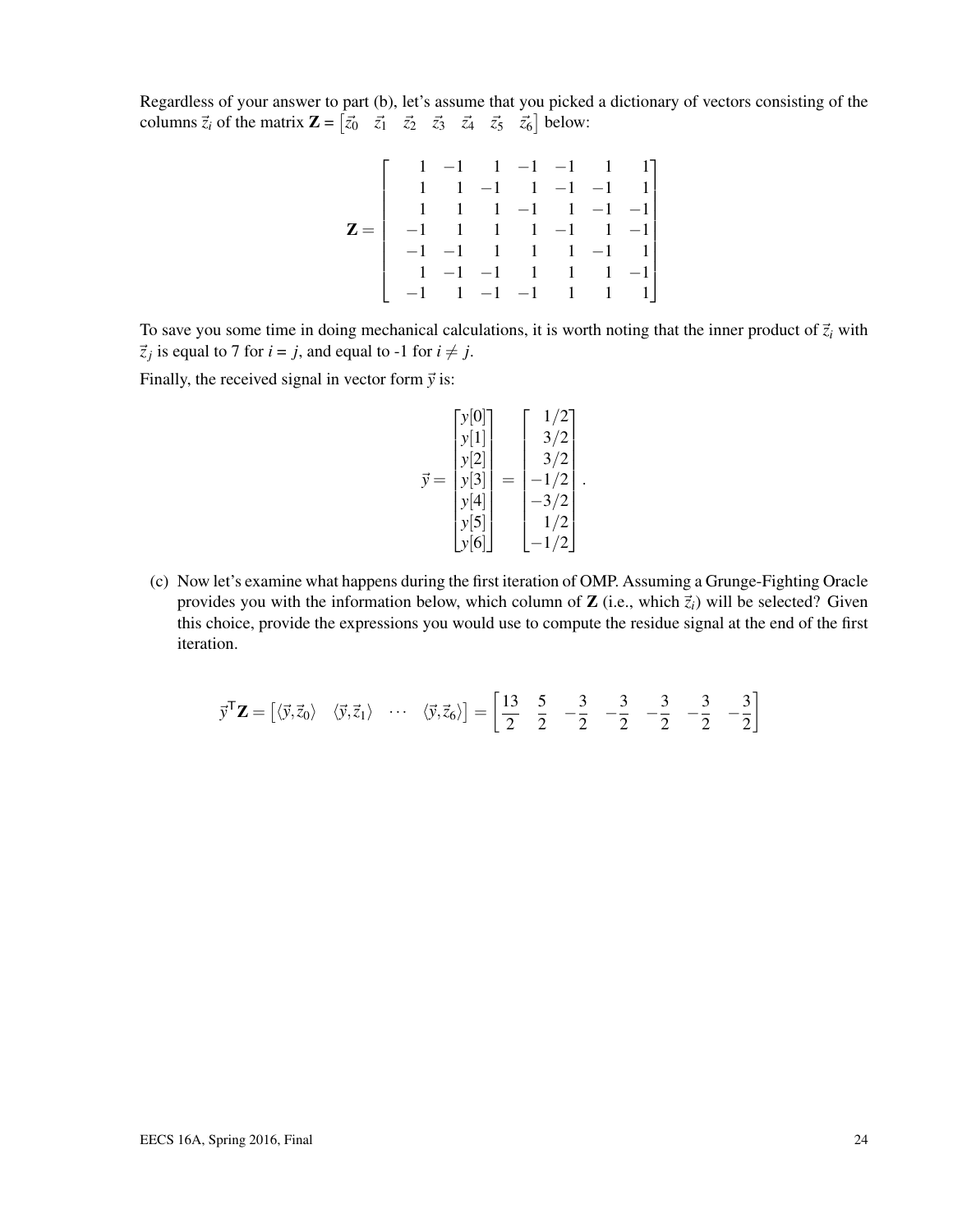(d) Now let's complete the second step of OMP, once again with the help of the Grunge-Fighting Oracle providing the information below. Note that the vector  $\vec{q}^T$  is the residue at the end of the first iteration. Which  $\vec{z}_i$  is selected in the second step? Finally, what are the values of L, M,  $\alpha_L$ , and  $\alpha_M$ ?

$$
\underbrace{\begin{bmatrix} -\frac{3}{7} & \frac{4}{7} & \frac{4}{7} & \frac{3}{7} & -\frac{4}{7} & -\frac{3}{7} & \frac{3}{7} \end{bmatrix}}_{\vec{q}^T} \mathbf{Z} = \begin{bmatrix} \langle \vec{q}, \vec{z}_0 \rangle & \langle \vec{q}, \vec{z}_1 \rangle & \cdots & \langle \vec{q}, \vec{z}_6 \rangle \end{bmatrix}
$$

$$
= \begin{bmatrix} 0 & \frac{24}{7} & -\frac{4}{7} & -\frac{4}{7} & -\frac{4}{7} & -\frac{4}{7} & -\frac{4}{7} \end{bmatrix}.
$$